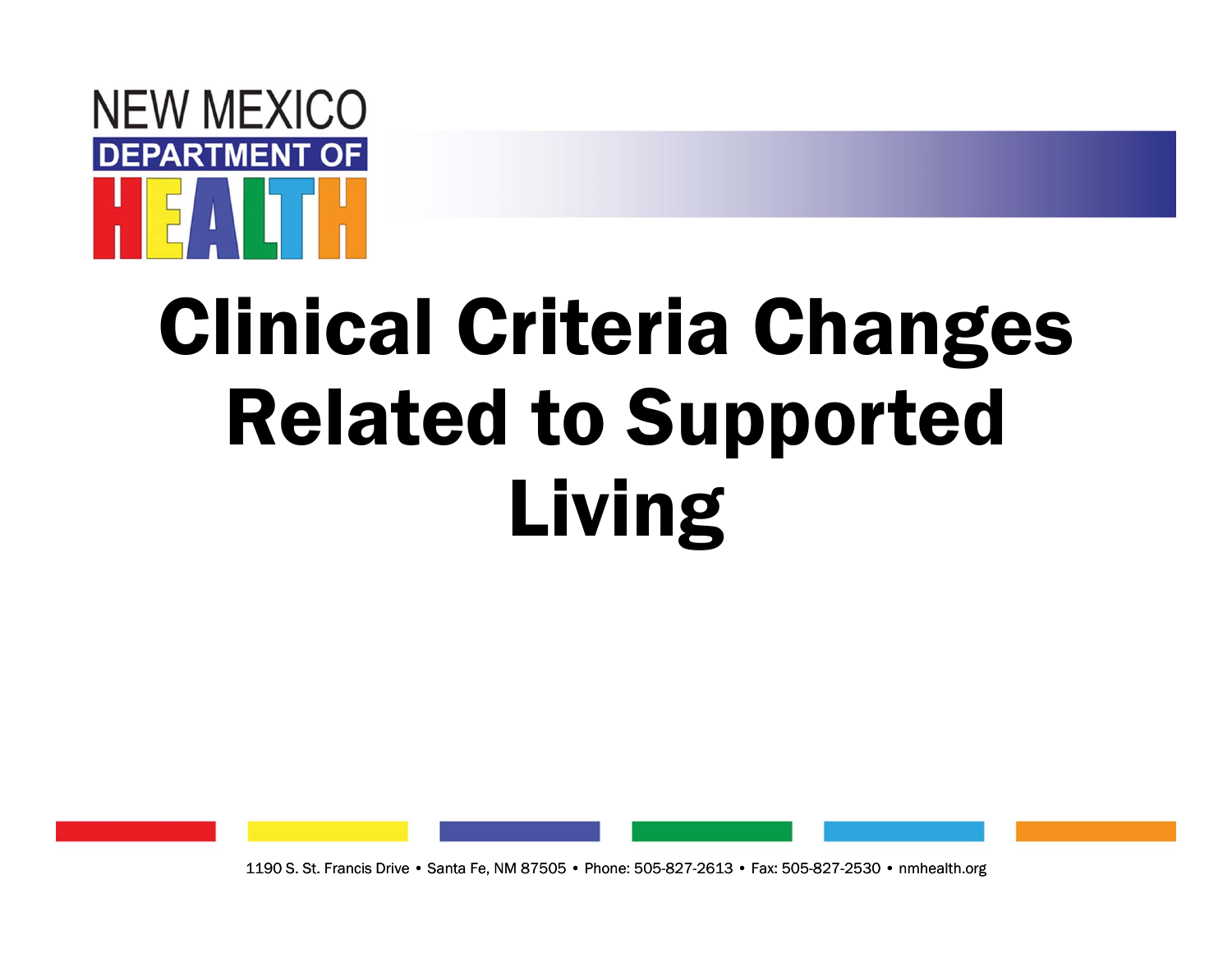### **Objectives**

- Clinical Criteria for each Rate Category
- Guidelines on demonstration of need and suggested documentation with case examples
- What the staffing grid demonstrates and what is does not- (i. e. not sufficient as a standalone document)

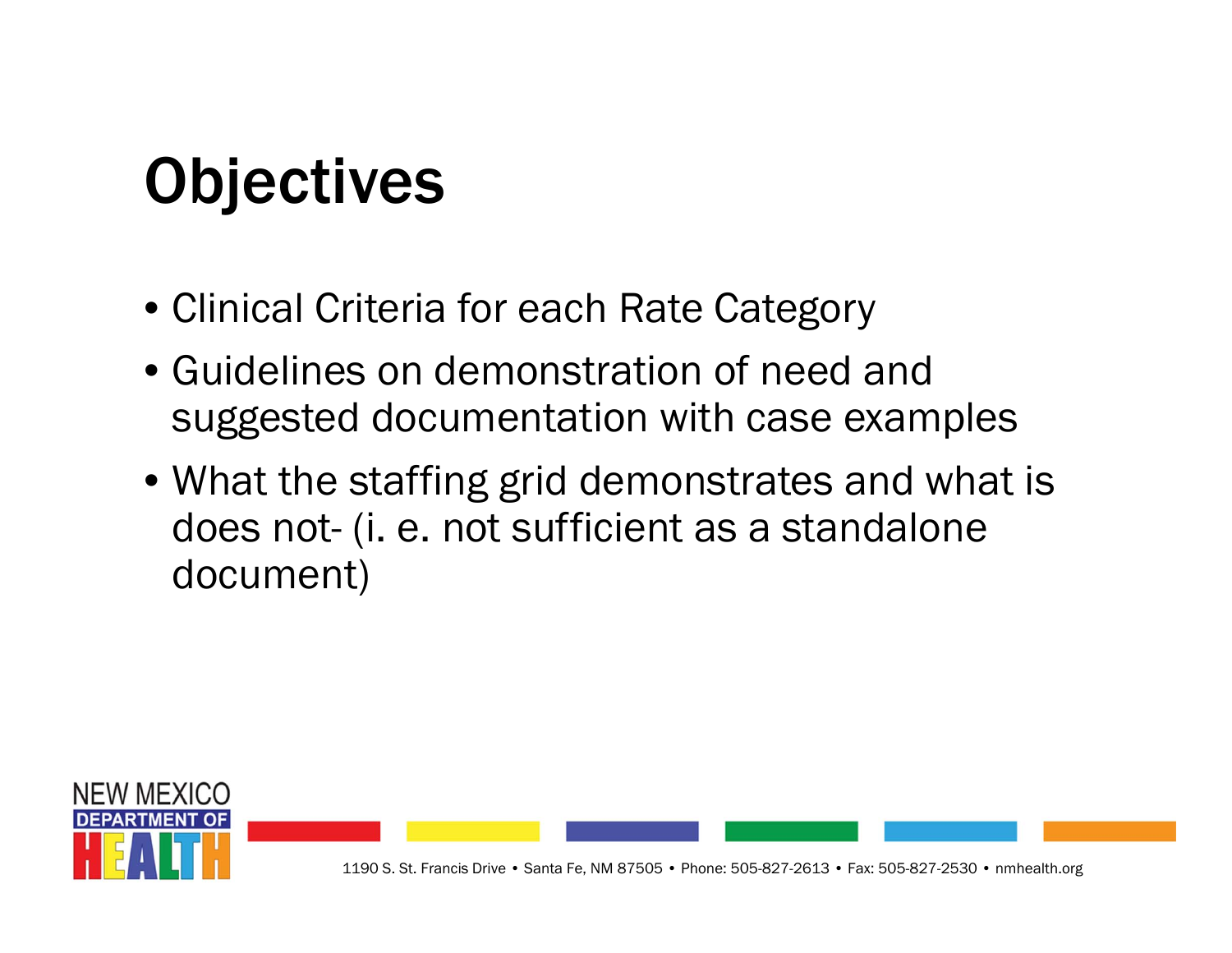#### Supported Living

Criteria for Supported Living in general is the same

Each Rate Category has additional criteria to meet

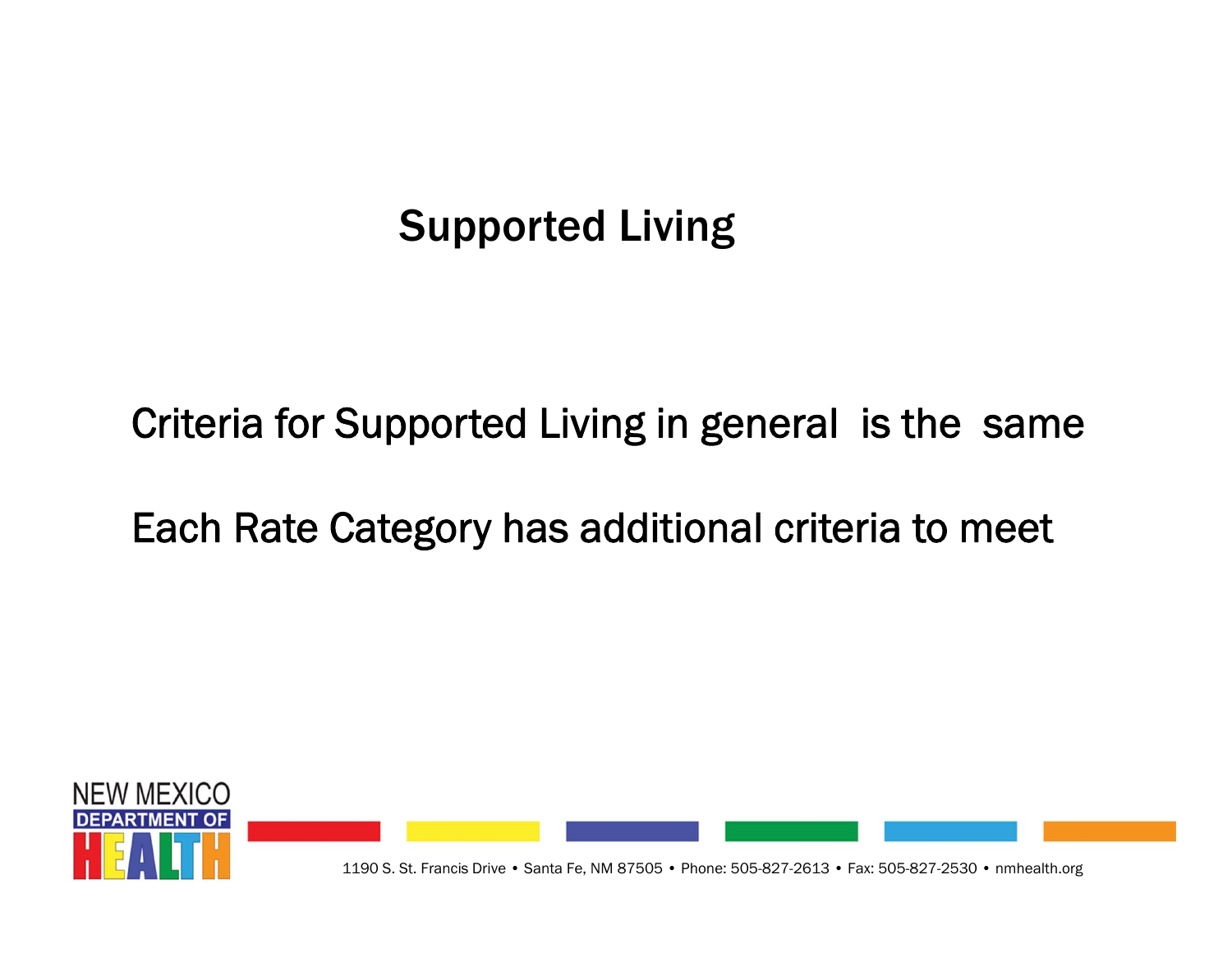#### Additional Criteria for Supported Living

Category 1 Basic Support Category 2 Moderate Support Category 3 Extensive Support IIB-SL Non Ambulatory Stipend

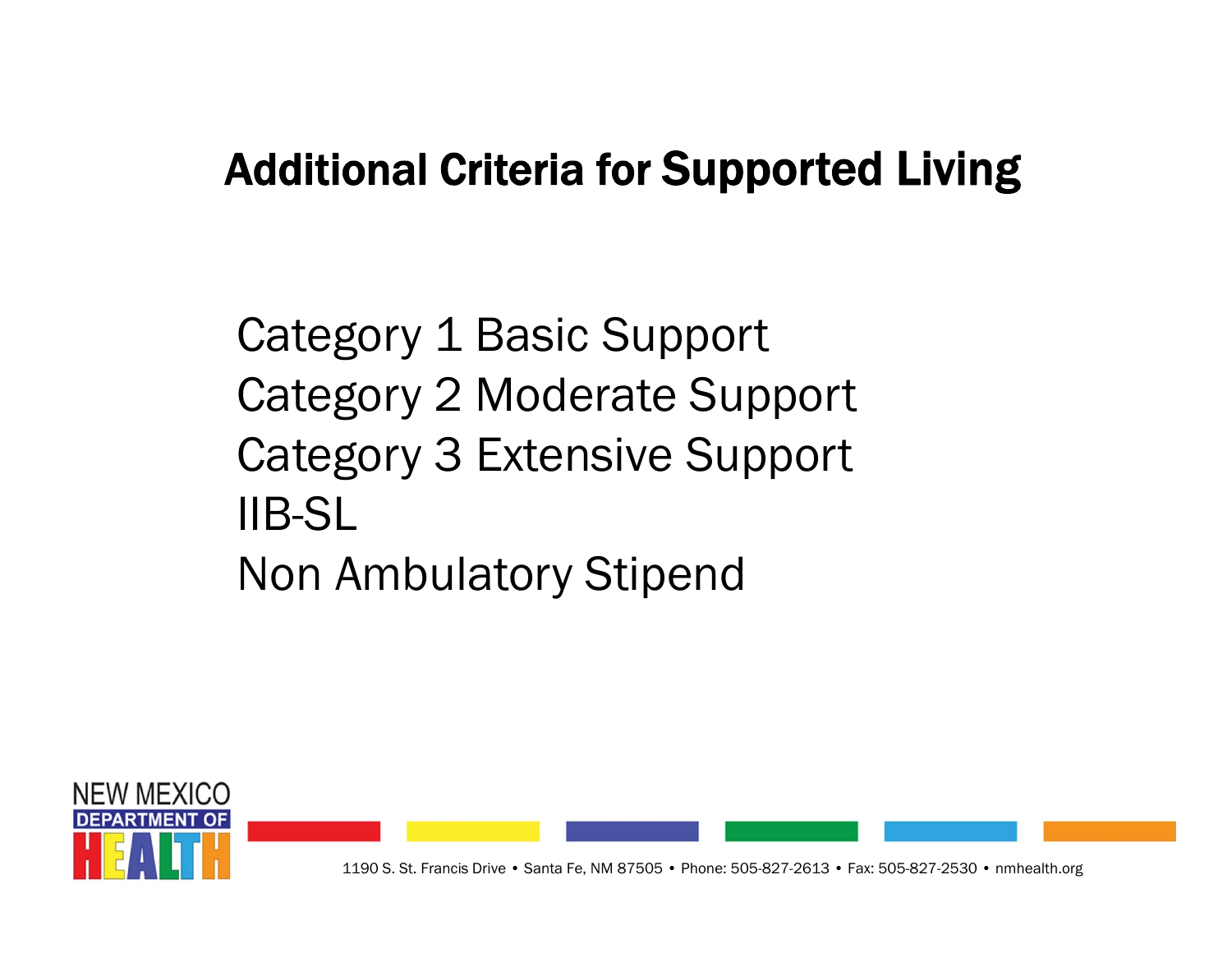



NEW MEXICO

- • The IDT first decides on the category of SL that best fits the individual's needs
- $\bullet$  Must meet criteria for SL Category 3 Extensive Support and need more than 28 weekly hours of individualized staff attention apart from shared staffing (that is, support provided by a second staff person) to apply for this service
- • Request can be made on the same BWS as the SL but cannot be approved if SL-Category 3 is not approved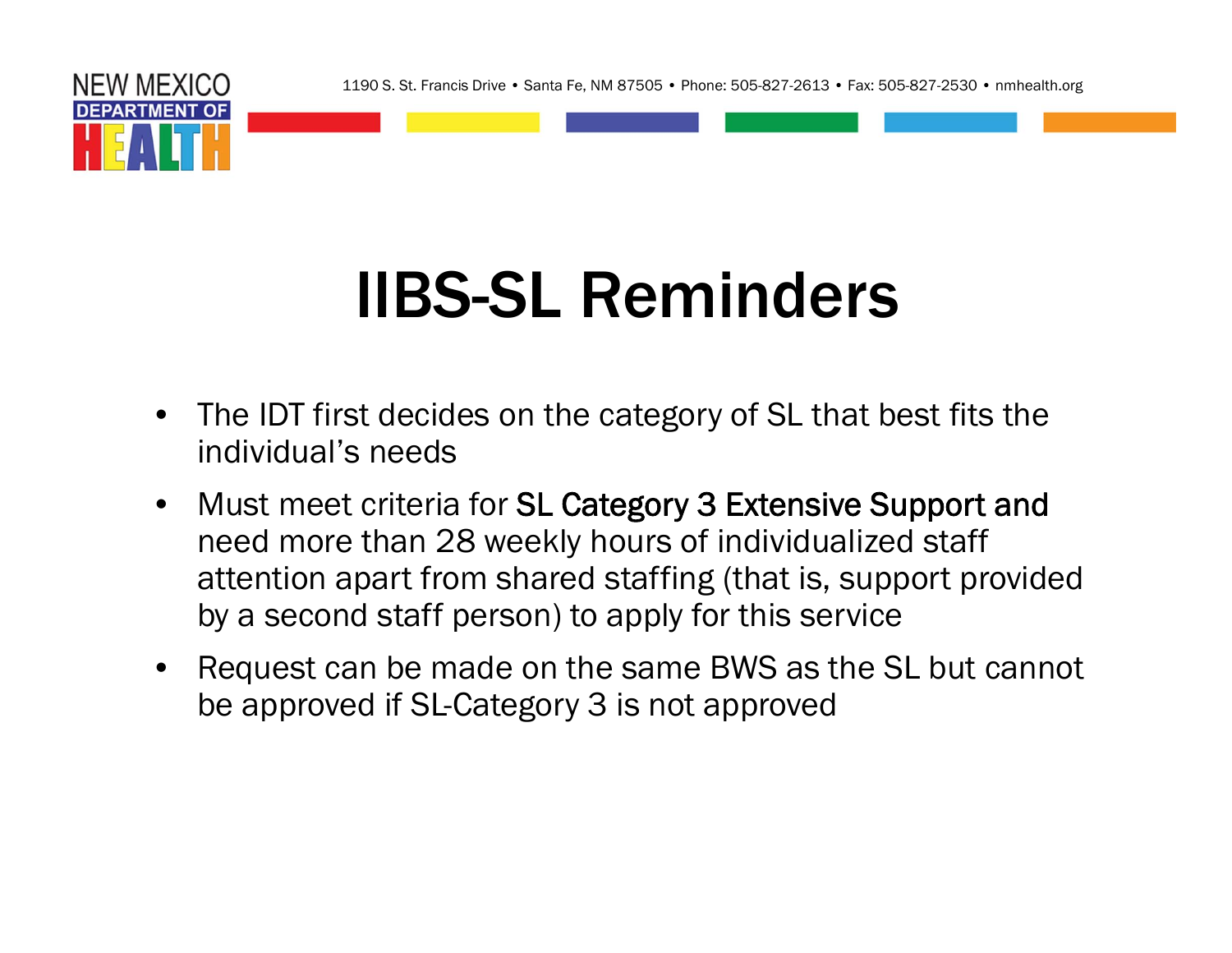

## Reviews

If clinical criteria is not met for a higher rate category, the Outside Reviewer has the authority to lower the category on the Budget Worksheet and approve if justified

The denial of the higher rate category will be detailed in a letter from the OR and Fair Hearing rights will be retained for this denial

RFI procedures remain in tact for all new submissions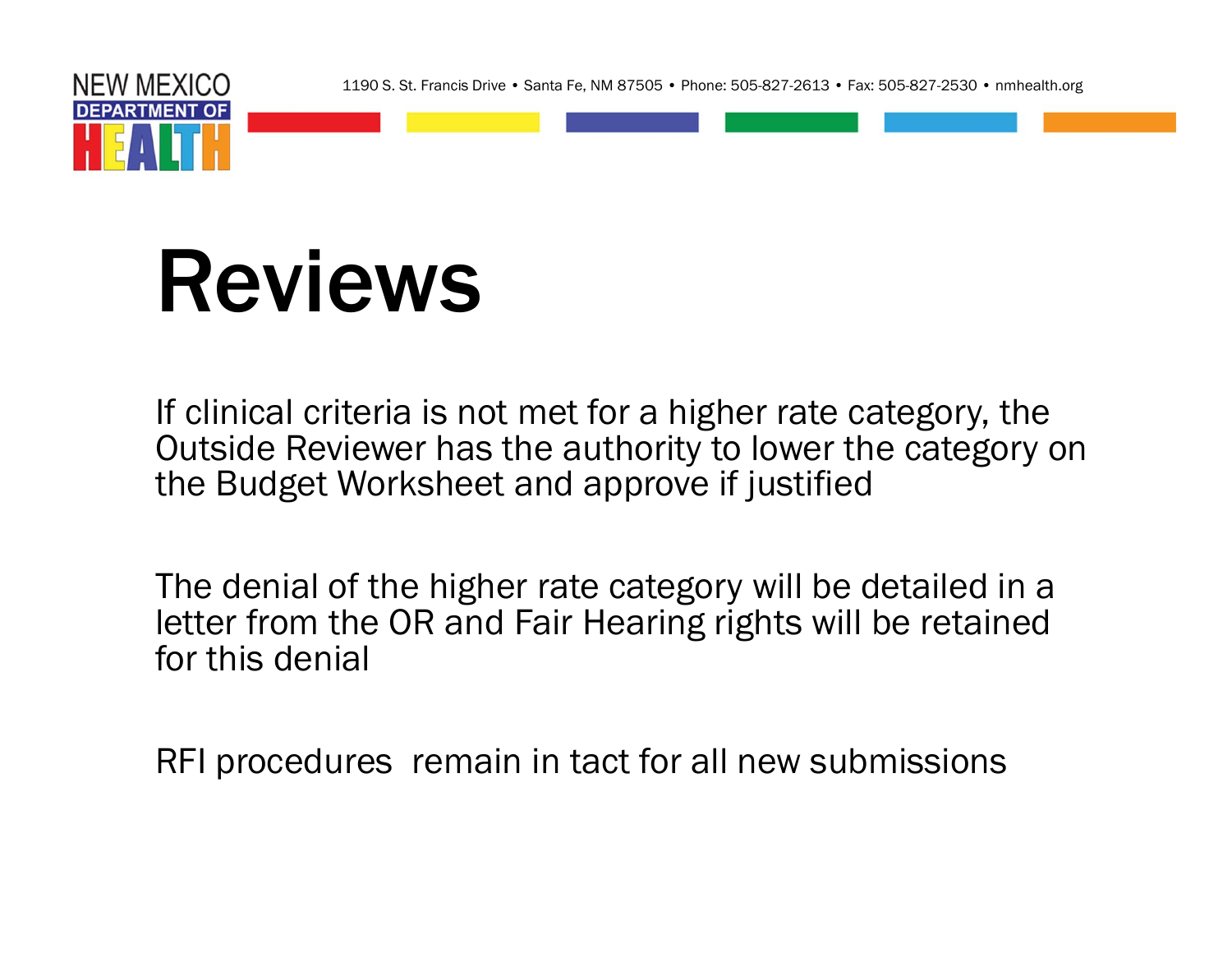#### The Revised Staffing Grid : What it is and is NOT

- •provides a snapshot of needs through a typical week
- • Calculates total of 1:1 hours typically needed (rate categories are built on assumptions related to 1:1 hours within a group model)
- •does not demonstrate need as a stand alone document
- •documentation that demonstrates need is also required
- $\bullet$  Is NOT a compliance document for DHI that obligates a provider to an exact daily staffing ratio, but must be submitted to the OR when requesting IIB-SL. Providers must comply with staffing requirements in the DD Waiver Service Standards.